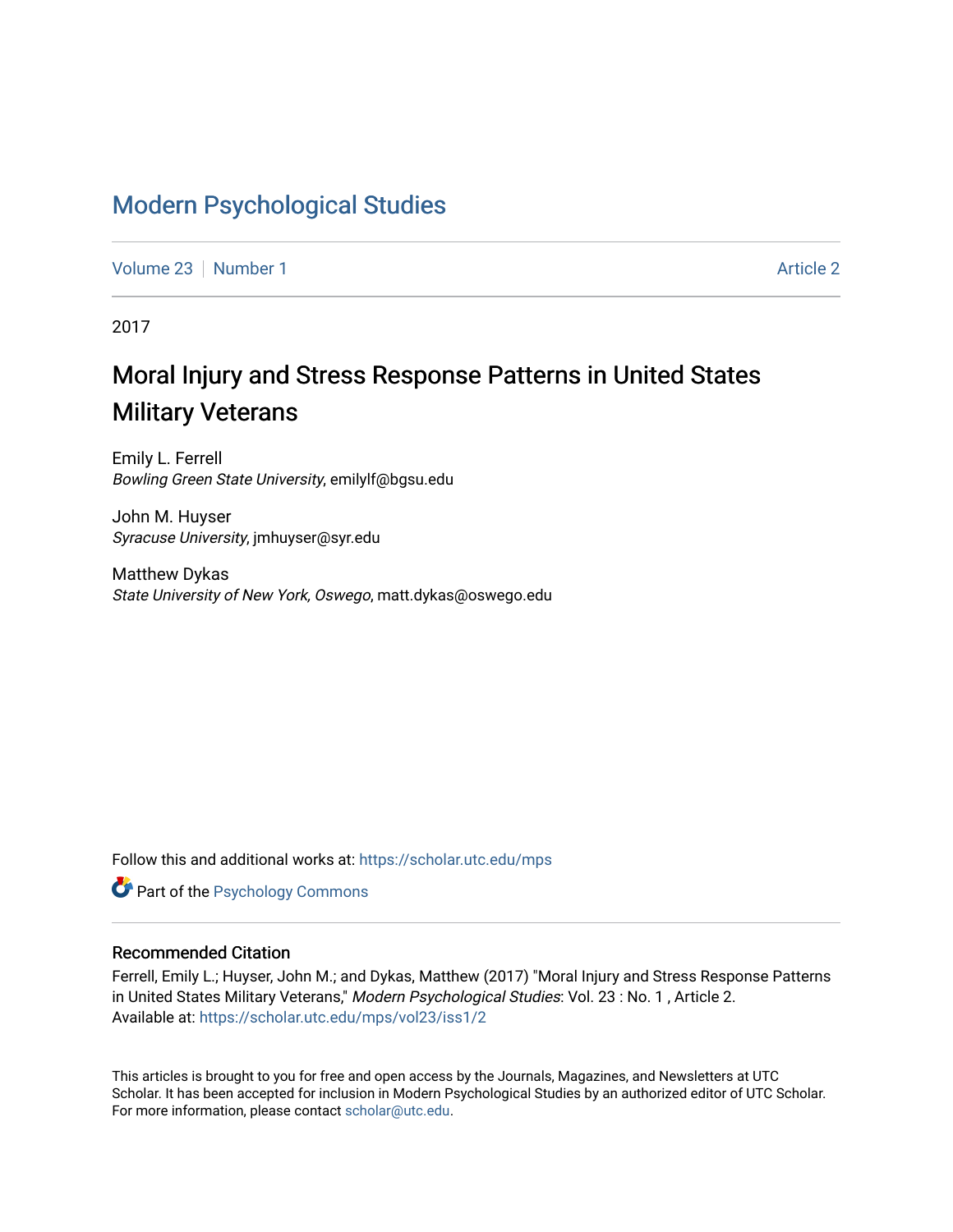#### Abstract

During combat, veterans encounter situations that violate their moral principles resulting in moral injury. For example, if a soldier fails to prevent, witnesses, and/or performs acts that oppose their values, their moral integrity may be harmed. The present study's aim was to examine such injuries and their association with stress response patterns in veterans. Participants completed questionnaires as part of a larger study examining PTSD in war veterans. The MIQ was used to assess participants' degree of cognitive dissonance with their actions during war, the IES- R was used to assess responses to traumatic events, and the SRQ was used to measure conscientiousness and ability to accomplish goals. A multiple regression analysis indicated that higher moral injury scores were associated with higher self-reported hyper-aroused responses to traumatic events. Additional moderation analyses indicated that higher self-regulatory skills may be a risk factor for veterans experiencing hyperarousal in response to moral injuries.

*Keywords:* moral injury, military, veterans, Post-Traumatic Stress Disorder (PTSD), war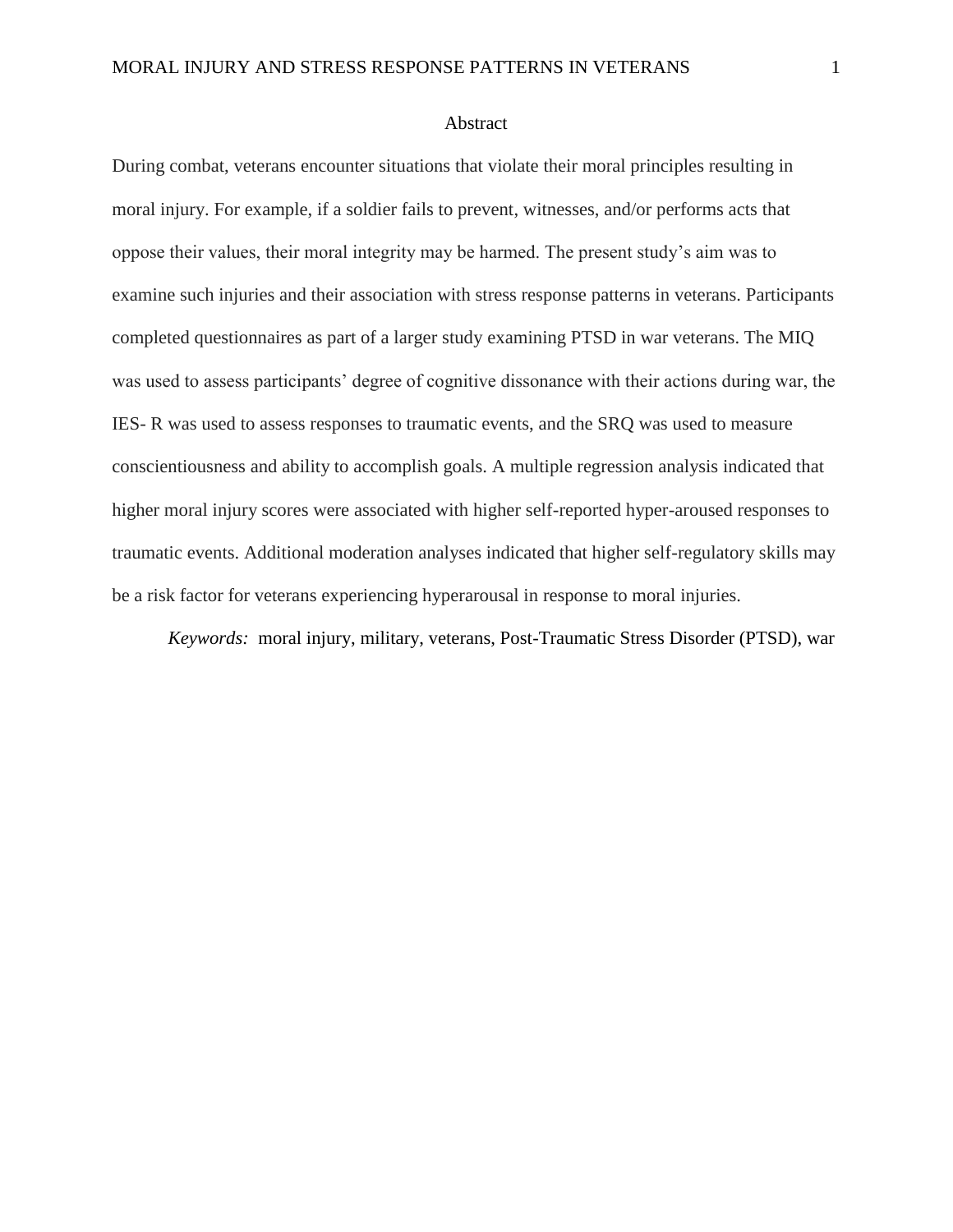During combat, veterans may have encountered situations that violated their moral principles. For example, if a soldier failed to prevent, witnessed, and/or performed acts that deeply opposed his/her personal values, the soldier's own moral integrity may have been harmed (Maguen & Litz, 2012). In recent years, the study of these *moral injuries* has grown significantly and new data suggests that they may contribute to behavioral and emotional problems in veterans (Currier et al., 2014; Worthen & Ahern, 2014). For example, recent evidence indicates that individuals who experience moral injuries tend to isolate themselves from other individuals, including family and friends (Litz et al., 2009; Worthen & Ahern, 2014; Taft et al., 2012). It is possible that these behaviors stem at least in part from underlying maladaptive cognitions occurring as a response to experiencing moral injury. Identifying particular response patterns to moral injury could thus lead to a better understanding of individuals suffering from that experience and, potentially, aid in providing better treatment for the individuals' needs.

Our study's principal aim was to add to the growing body of literature on moral injuries by examining links between moral injuries and three of the most common responses to trauma: intrusion, avoidance, and hyperarousal (Sundin, 2002). *Intrusion* refers to re-experiencing memories of the event through unwanted thoughts and memories, repeated unpleasant dreams, flashbacks, and general discontentment when reminded of the event (Cox et al., 2008). *Avoidance* refers to the attempt to prevent thinking about or remembering an event by intentionally eluding all reminders, denying meanings and consequences of the event, exhibiting inhibitory behavior, and counter-phobic activity (Sundin, 2002). *Hyperarousal* refers to physical reactions to reminders of the event such as trouble sleeping, irritable or short-tempered behaviors, trouble concentrating, jumpy, and easily startled mannerisms, and excessively alert behavior in response to non-threatening stimuli (Sundin, 2002 & Cox et al., 2008). We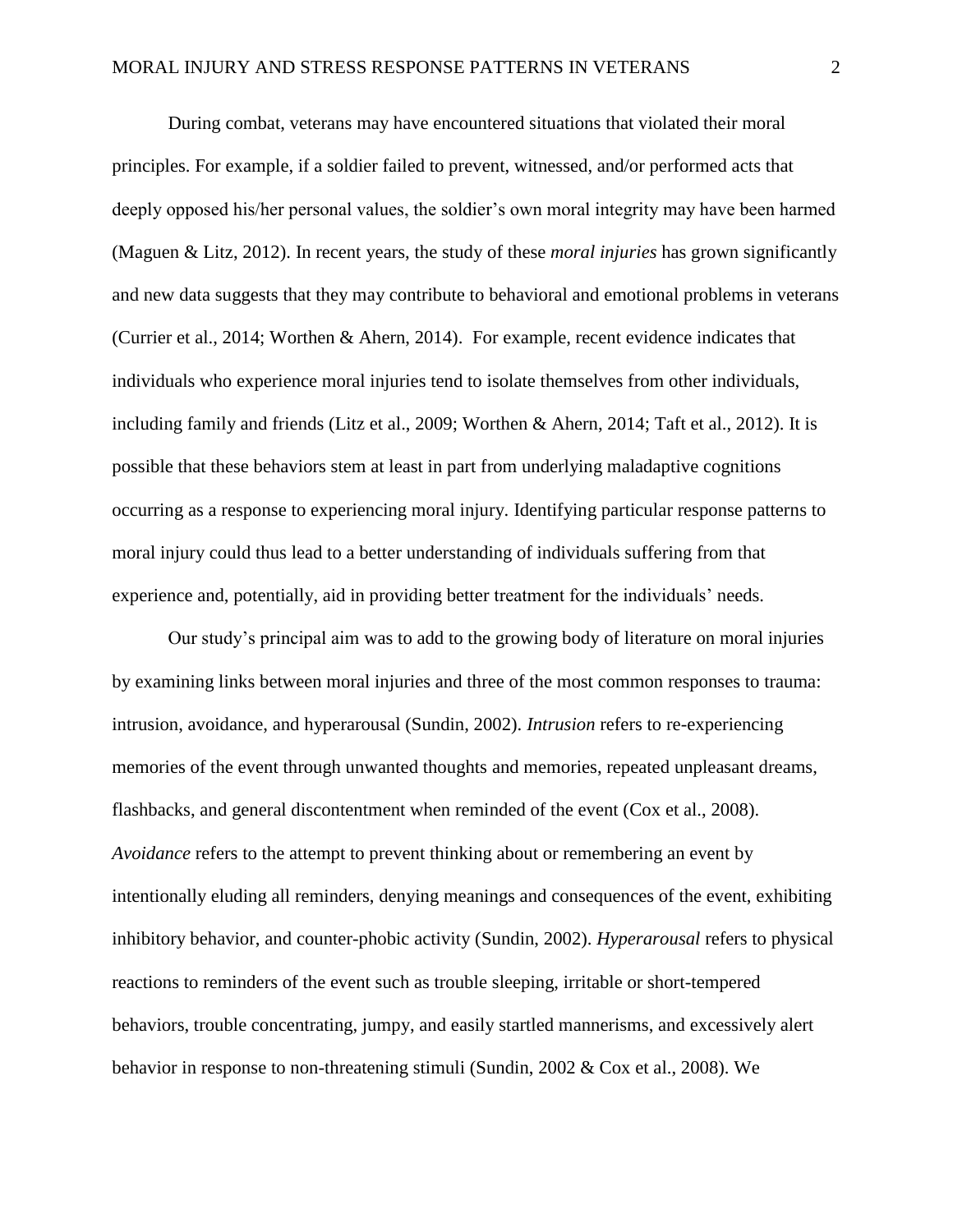hypothesized that veterans' who experience moral injuries would report suffering from one or more of three post-traumatic response patterns.

We also hypothesized that in addition to finding a direct link between moral injuries and indicators of post-traumatic stress, veterans' degree of self-regulation would moderate the link. According to Aubrey et al. (1994), self-regulation refers to the ability to develop, implement, and flexibly maintain planned behavior. For example, a person who exhibits high self-regulatory capacities is likely to be conscientious and goal oriented. On the other hand, a person possessing low self-regulation capacity may be impulsive and less likely to have control over their environment. In this study, we expected the link between moral injury and post-traumatic stress responses would be stronger in veterans who exhibit higher self-regulatory capacities because they may be more conscientious of interpersonal injury. On the other hand, we expected that veterans who show fewer self-regulatory abilities may be less aware of their morally injurious experience and thus would be less conscientious to interpersonal injury.

## **Method**

## **Participants**

Our participants ( $n = 37$ ; 22% female; mean age  $= 40$  years) were United States military veterans who had served in the United States Air Force, Army, Navy, Marine Corps, National Guard, and Air Guard. These participants were recruited from a larger study examining links between genetic biomarkers and measures of stress and well-being in United States military veterans.

## **Measures**

**Moral Injury Questionnaire (MIQ; Currier et al., 2013).** We used this 19-item scale to measure participants' amount of exposure to morally injurious experiences during active duty.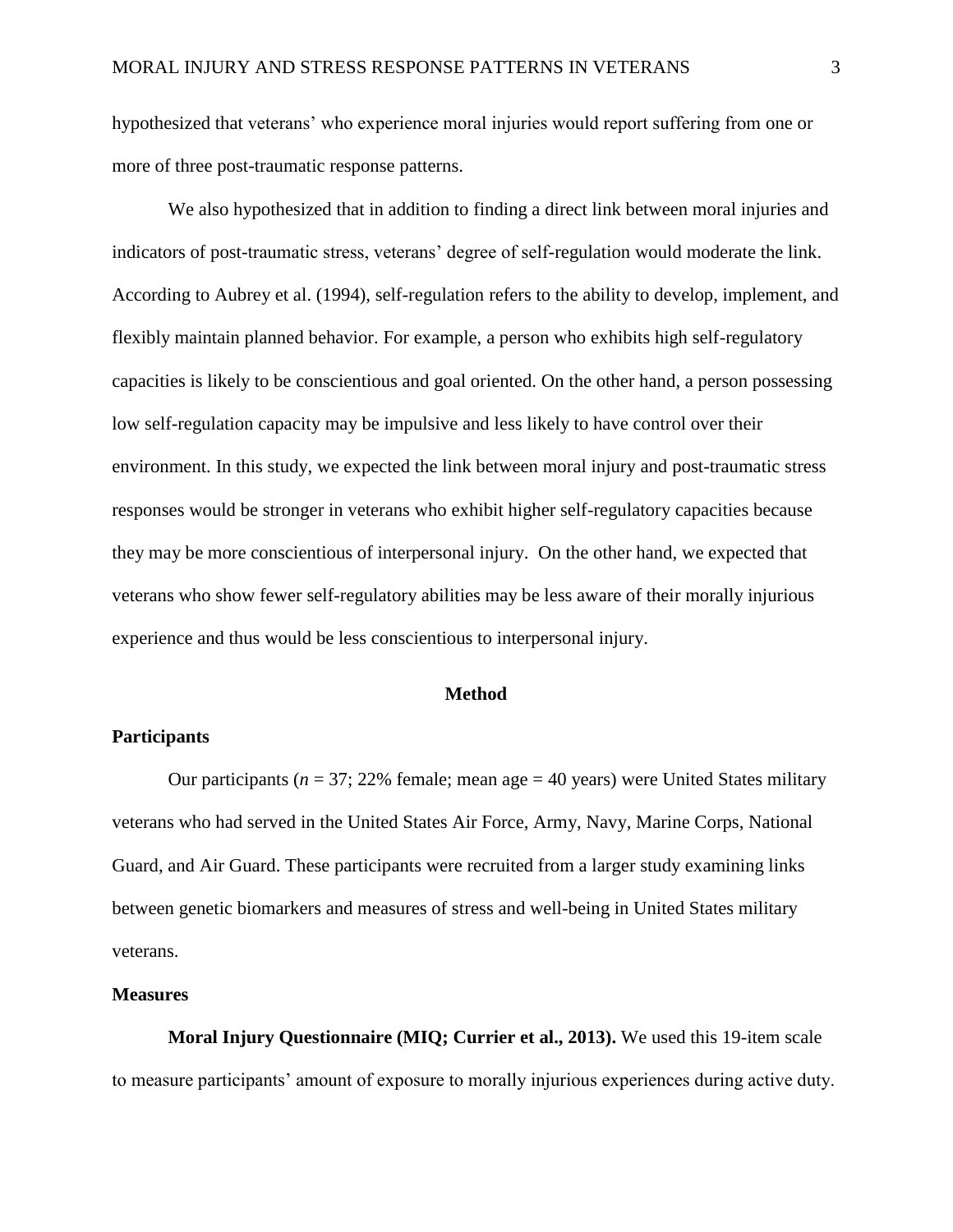Items included statements such as: "I made mistakes in the war zone that led to injury or death" and "I did things in the war that betrayed my personal values." Items were scored on scale ranging from (1) *never* to (4) *often* and summed to create a moral injury experience self-report score for each participant.

**The Impact of Events – Revised (IES-R; Christianson, 2013).** We used this 22-item scale to assess participants' subjective response to specific traumatic event. Specifically, it measures the intrusive response patterns (e.g., "Pictures about it popped into my mind)," avoidant response patterns (e.g. "I stayed away from reminders of the event)," and hyperaroused response patterns "(e.g. Reminders of it caused me to have physical reactions, such as sweating, trouble breathing, nausea, or a pounding heart)." Items for each subset of responses were scored on scale ranging from (0) *not at all* to (4) *extremely* and summed to create intrusive response pattern, avoidant response pattern, and hyperaroused response pattern self-report scores for each participant.

**The Self-Regulation Questionnaire (SRQ; Aubrey et al., 1994).** We used this 63-item scale to assess participant's self-regulatory skills. Items included statements such as: "I change the way I do things when I see a problem with how things are going." Items were scored on a scale ranging from (1) *strongly disagree* to (5) *strongly agree* and summed to create a selfregulatory ability score for each participant.

#### **Procedure**

Veterans completed an online consent form, a demographic survey, and multiple questionnaires during an online data collection session.

#### **Preliminary Analyses**

#### **Results**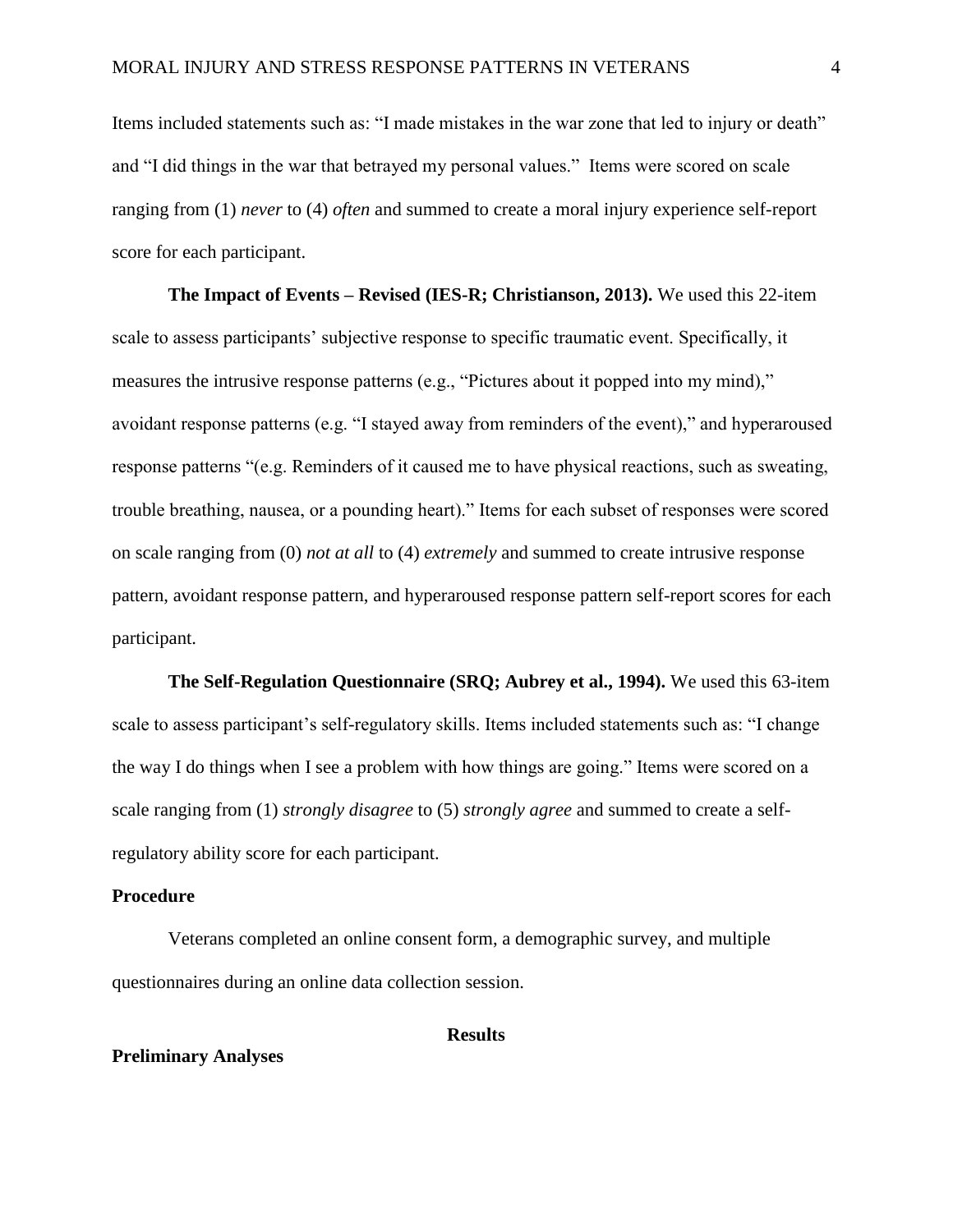The means, standard deviations, and ranges for the study variables are presented in Tables 1 and 2. Overall, each of these variables showed sufficient variability.

#### **Principal Analyses**

We hypothesized that veterans' moral injuries would be associated with one or more post-traumatic response patterns. To test this hypothesis, we conducted a multiple regression analysis in which we regressed participants' MIQ scores on their intrusive response pattern, avoidant response pattern, and hyperaroused response pattern SRQ subscale scores As expected, higher MIQ scores were significantly associated with higher self-reported hyperaroused responses to traumatic events ( $b = 1.253$ ,  $p = 0.027$ ), such that veterans who reported a greater severity of moral injury reported more hyperaroused response patterns. Veteran's MIQ scores were not significantly associated with their intrusive ( $b = -0.386$ ,  $p = 0.289$ ) or avoidant ( $b =$ 0.392,  $p = 0.229$ ) IES-R subscale scores.

To test our second hypothesis that veterans' degree of self-regulation would moderate the link between post-traumatic responses and moral injuries, we conducted a follow-up moderation analysis. In this analysis, we ran our regression analysis and included the interaction term between self-regulation and hyperarousal as a test of moderation. The interaction term was significant, indicating that self-regulation moderated the link between hyperarousal and experiencing moral injury ( $b = 0.006$ ,  $p = 0.042$ ). A post-hoc inspection of the interaction plot suggested that, as expected, veterans who exhibited higher self-regulatory capacities showed more hyperaroused response patterns if they had been exposed to moral injury. In contrast, veterans that show fewer self-regulatory abilities may be less aware of their morally injurious experience and thus would be less likely to recognize and react to the morally injurious experience.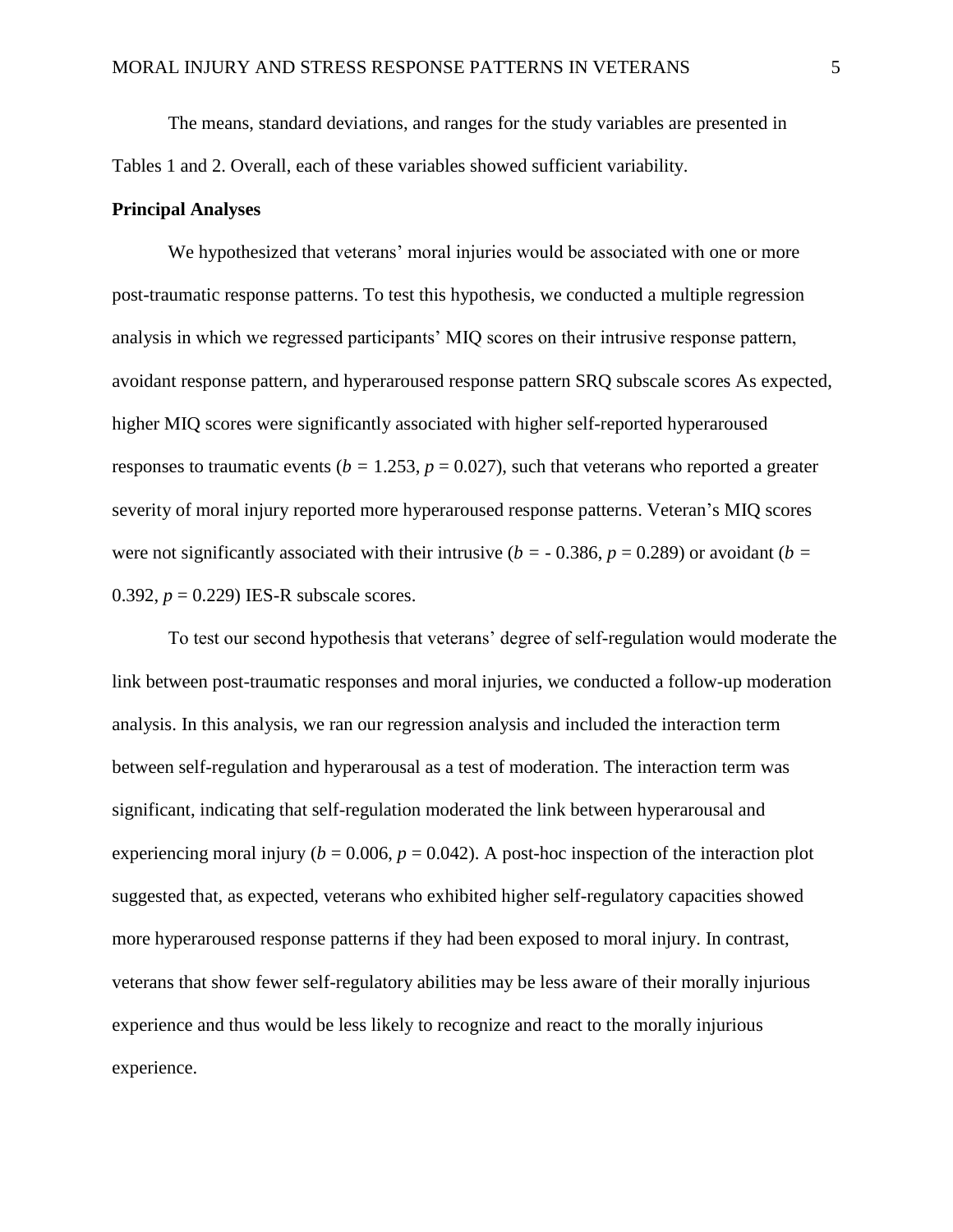#### **Discussion**

The principal aim of this study was to identify individual posttraumatic response patterns in relation to moral injury. Results indicated that one common stress pattern, hyperarousal, was associated with moral injury and this link may be especially important to understanding how military personnel cope with situations that may have violated their moral beliefs. The finding that other types of post-traumatic symptoms was not linked to moral injury also distinguishes between common response patterns of individuals with PTSD and individuals who have experienced moral injury. Perhaps intrusive and avoidant response patterns commonly seen in individuals with PTSD were not linked to moral injury because they are helpless, passive response patterns as oppose to hyperarousal which is a an active response pattern. It may be that the hyperaroused response pattern is a defense mechanism for the individual to protect themselves in case they were to experience another situation similar to their morally injurious experience again.

Results also indicated that higher self-regulatory skills increased the risk for experiencing hyperarousal as a response to morally injurious events. This finding supports our proposition that having high self-regulatory skills generates more conscientious behavior, which could be referred to as hyperarousal in some settings. The more self-regulatory behavior an individual exhibits, the more likely it is that they will be aware of their morally injurious experiences. This finding relates to Currier et al.'s (2015) work regarding "making meaning of a stressor." In this case, the findings suggest that higher self-regulatory skills would point to the importance for an individual to make meaning; but, it is not necessarily indicative of one's ability to appropriate meaning. This suggests that if an individual experiences a moral injury and has higher selfregulatory abilities that they would have a greater desire to give meaning to the situation.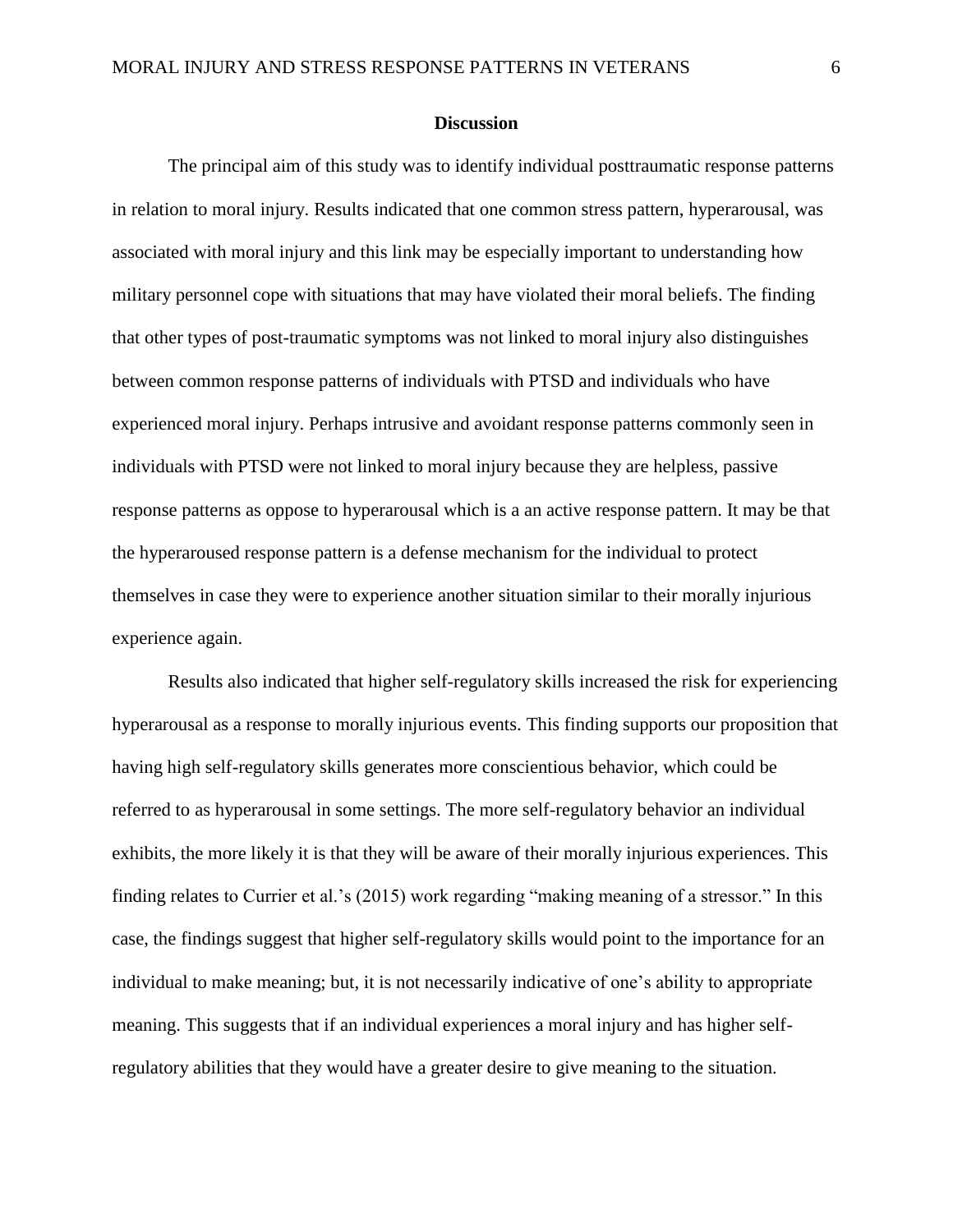However, higher self-regulatory ability does not improve the individual's ability to actually make meaning of the experience, leaving them hyperaroused while attempting to make meaning. Instead, they experience more hyperarousal as a retaliation to their inability to appropriate meaning to the experience. Furthermore, if individuals with higher self-regulatory skills are more aware of their experience it is possible that higher self-regulatory skills are a risk factor for hyperaroused responses to moral injury. If we can identify that higher self-regulatory skills are characteristic of individuals experiencing moral injury then we may be able to screen for these characteristics prior to the individual being exposed to a cognitively dissonant situation.

Although this study provides important insights into moral injury, this study's findings should be considered in terms of the study's limitations. First, the sample size was relatively, which limited the statistical power of our analyses. Different results could have emerged in a large sample size. Second, the data were collected using self-report measures. It is unlikely all of the self-report responses were exact due to the intuitive, honest nature it requires to answer accurately. In particular, a few of the traumatic experiences the participants referred to in the surveys were not related to combat. Finally, the data were correlational and casual claims cannot be made regarding how moral injuries cause post-traumatic symptomatology. Future researchers could conduct longitudinal studies to examine how moral injury might cause common posttraumatic stress response patterns. Such studies would also contribute to a better understanding and treatment for those afflicted by moral injury, as well as whether different types of personality-related factors may moderate the link between moral injury and posttraumatic symptomatology.

## **Acknowledgements**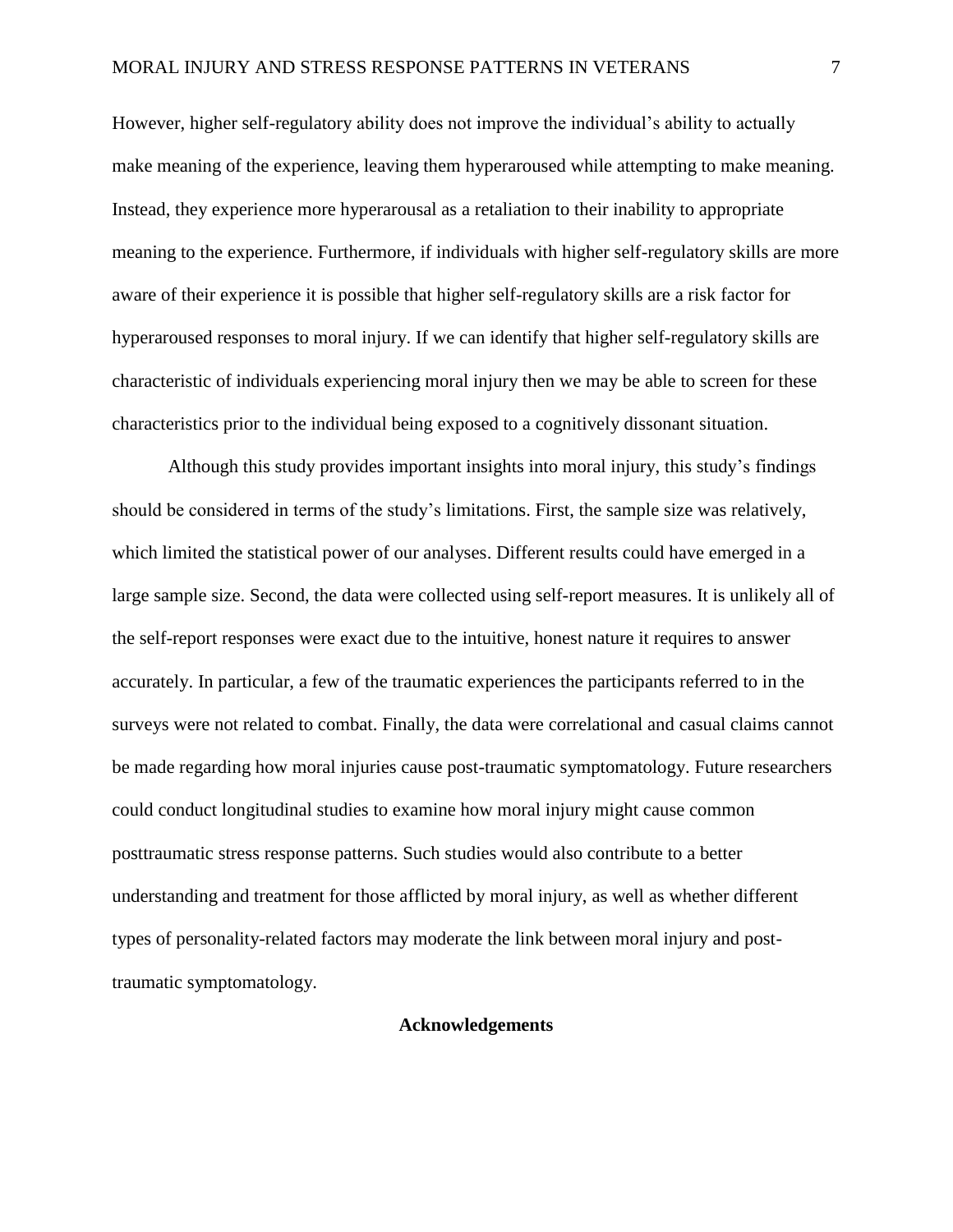This research was supported by the National Science Foundation Trauma Research Education for Undergraduates Program at Syracuse University. We thank our mentor Dr. Matthew Dykas who provided expertise and commentary which greatly assisted our ability to conduct and present this research in a professional manner.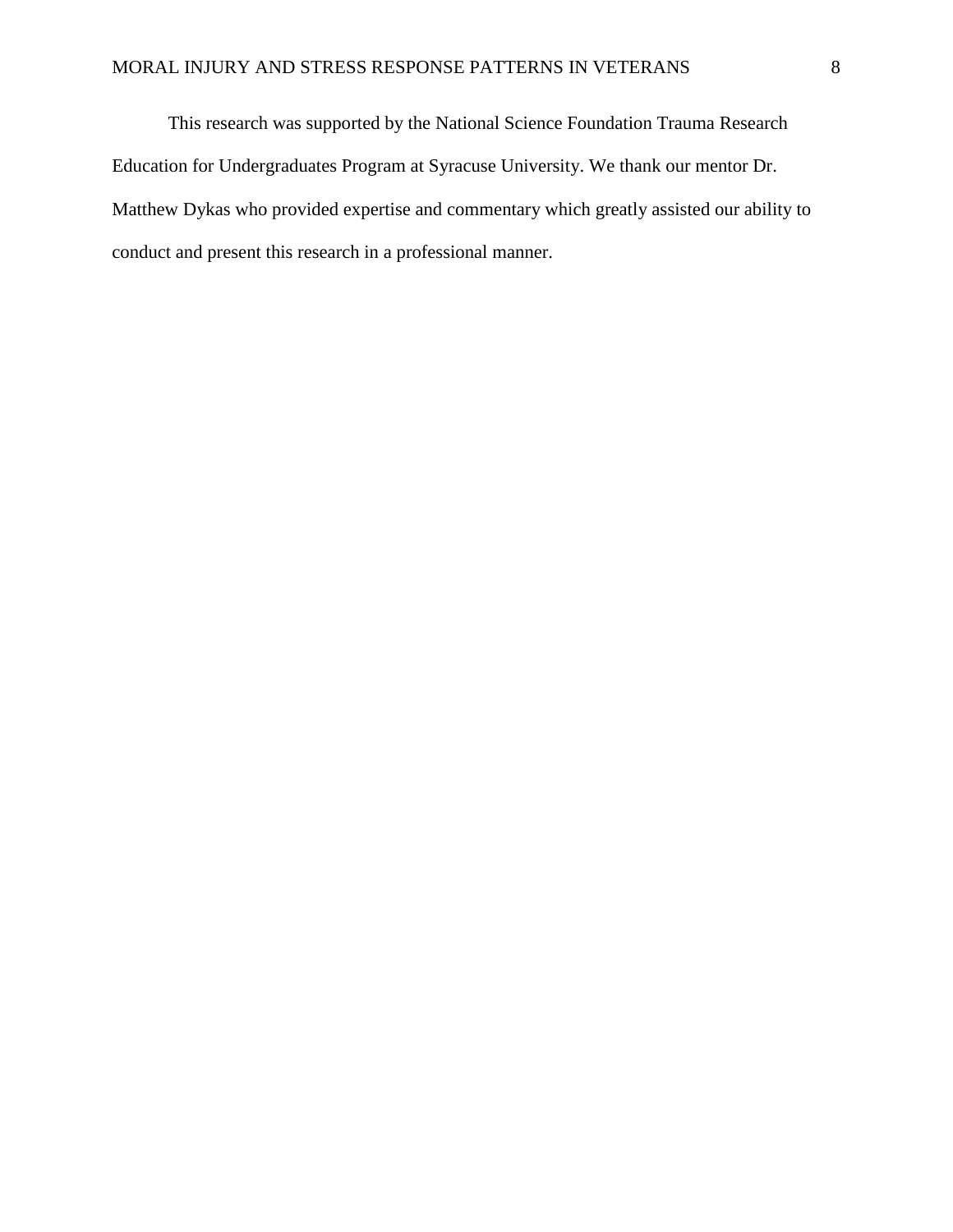#### References

- Aubrey, L., Brown, J., & Miller, W. (1994). Psychometric properties of a Self-Regulation Questionnaire. Alcoholism: Clinical and Experimental Research [Abstract], 18, 429.
- Beck, J.G., Grant, D.M., Read, J.P., Clapp J.D., Coffey, S.F., Miller, L.M., & Palyo, S.A. (2008). The Impact of Event Scale-Revised: Psychometric properties in a sample of motor vehicle accident survivors. *Journal of Anxiety Disorders,* 22(2): 187–19. http://dx.doi.org /10.1016/j.janxdis.2007.02.007
- Carey, K.B., Neal, D.J., & Collins, S.E. (2004). A psychometric analysis of the self-regulation questionnaire. *Addictive Behaviors*, 29, 253-260. http://dx.doi.org/10.1016/j.addbeh. 2003.08.001
- Christianson, S. (2013). The Impact of Event Scaled Revised (IES-R). *The Hartford Institute for Geriatric Nursing,* (19).
- Cox, B. J., Mota, N., Clara, I., & Asmundson, G. J. (2008). The symptom structure of Post-traumatic stress disorder in the National Comorbidity Replication Survey. *Journal of Anxiety Disorders, 22*(8), 1523-1528. http://dx.doi.org/10.1016/j.janxdis.2008.03.009
- Currier, J. M., Holland, J. M., Drescher, K., & Foy, D. (2013). Initial Psychometric Evaluation of the Moral Injury Questionnaire-Military Version. *Clinical Psychology & Psychotherapy, 22*(1), 54-63 http://dx.doi.org/10.1002/cpp.1866
- Currier, J.M., Holland, J.M., & Malott, J. (2014). Moral Injury, Meaning Making, and Mental Health in Returning Veterans. *Journal of Clinical Psychology*, 71(3), 229-240. http://dx.doi.org/10.1002/jclp.22134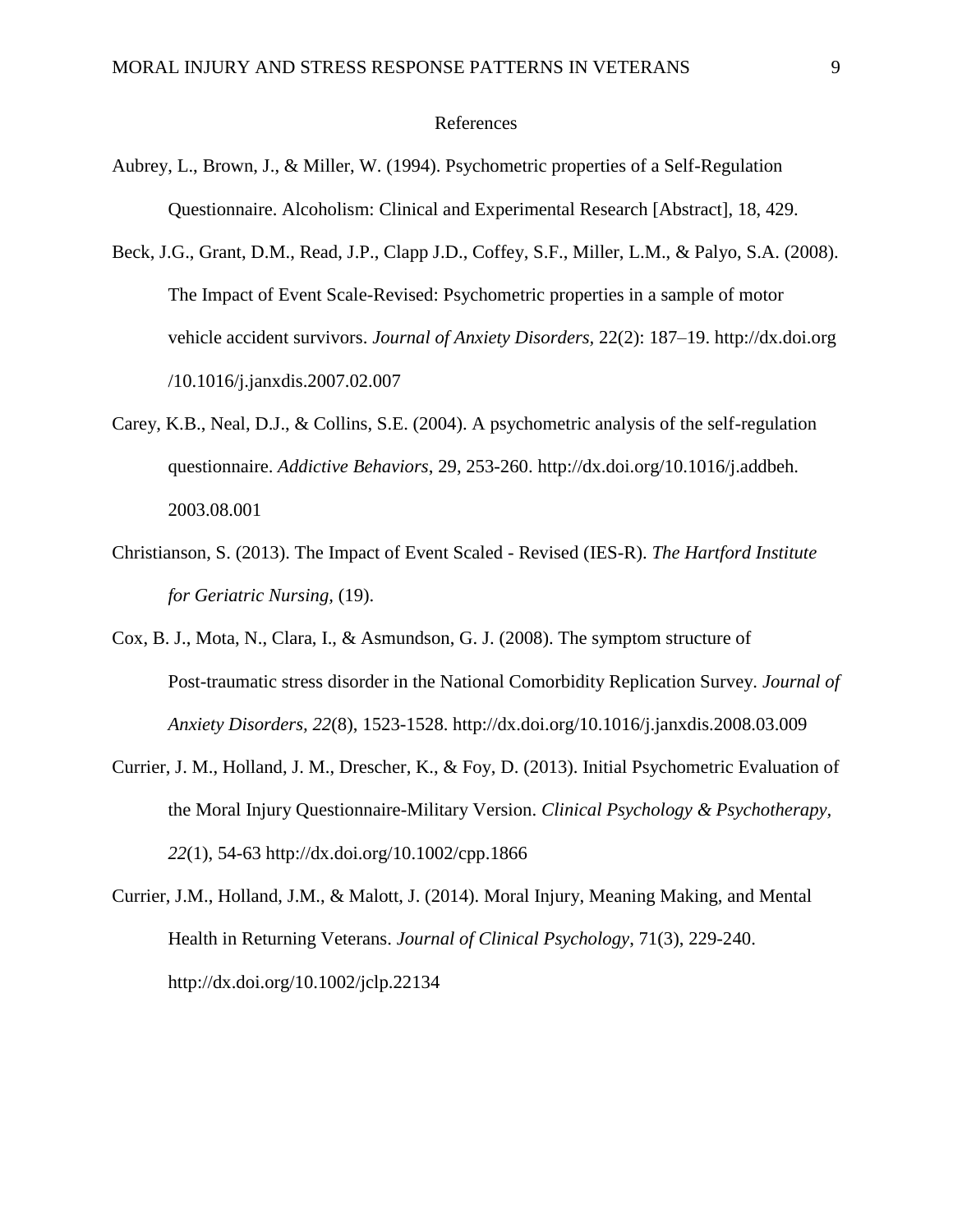- Dombo, E.A., Gray, C., & Early, B.P. (2013). The Trauma of Moral Injury: Beyond the Battlefield. *Journal of Religion & Spirituality in Social Work: Social Thought*, 32(3), 197-210. http://dx.doi.org/10.1080/15426432.2013.801732
- Litz, B.T., Stein, N., Delaney, E., Lebowitz, L., Nash, W.P., Silva, C., & Maguen, S. (2009). Moral injury and moral repair in war veterans: A preliminary model and intervention strategy. *Clinical Psychology Review*, 29(8), 695-706. http://dx.doi.org/10.1016/j.cpr .2009.07.003
- Maguen, S., & Litz, B. (2012). Moral injury in Veterans of War. *National Center for PTSD, 23*(1), 1-6.
- Sundin, E. C., & Horowitz, M. (2002). Impact of Event Scale: Psychometric properties. *The British Journal of Psychiatry, 180*(3), 205-209. http://dx.doi.org/10.1192/bjp.180.3.205
- Taft, C., Creech, S., & Kachadourian, L. (2012). Assessment and treatment of post-traumatic anger and aggression: A review. *Journal of Rehabilitation Research and Development*, 49(5), 777-788. http://dx.doi.org/10.1682/jrrd.2011.09.0156
- Worthen, M., & Ahern, J. (2014). The Causes, Course, and Consequences of Anger Problems in Veterans Returning to Civilian Life. *Journal of Loss and Trauma*, 19(4), 355-363. http://dx.doi.org/10.1080/15325024.2013.788945